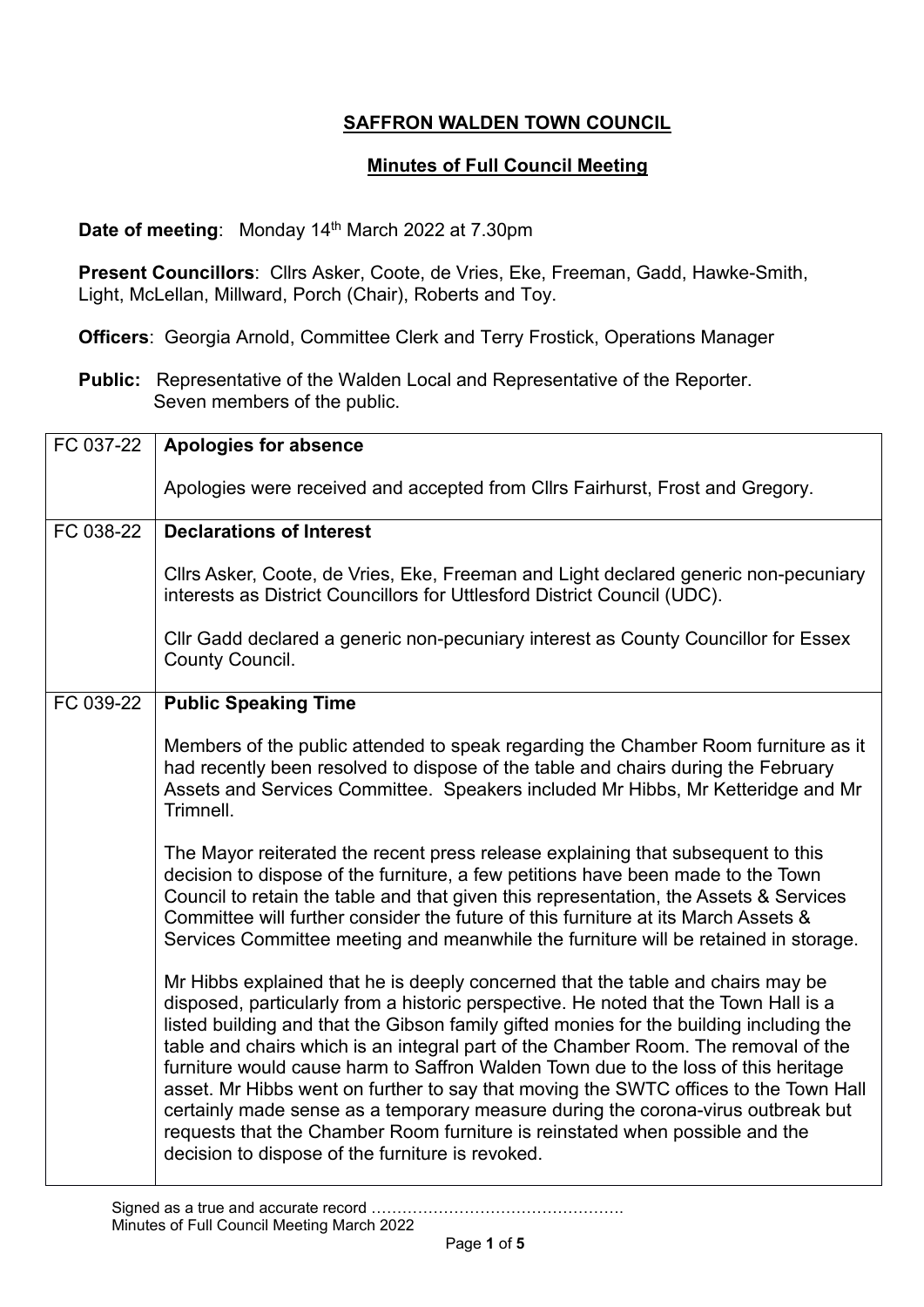|           | The Mayor thanked Mr Hibbs for his comments and allowed two more members of the<br>public to speak but reminded the public that any decisions will be made at the<br>upcoming Assets and Services Committee meeting and that this topic is not included<br>within this Full Council meeting agenda; he also explained that the A&S Committee<br>have delegated powers within the Councils agreed Terms of Reference to administer<br>these decisions.                                                                                                                       |
|-----------|-----------------------------------------------------------------------------------------------------------------------------------------------------------------------------------------------------------------------------------------------------------------------------------------------------------------------------------------------------------------------------------------------------------------------------------------------------------------------------------------------------------------------------------------------------------------------------|
|           | Mr Ketteridge said that the furniture is included within the agenda as it is included<br>within the A&S Minutes of 28.02.2022 and explained that in October 2019 after the<br>local elections the furniture was very first discussed at a council meeting and it was<br>resolved that the Town Clerk would investigate potential options and come back with a<br>recommendation.                                                                                                                                                                                            |
|           | Mr Ketteridge then read out a recent email exchange between himself and the Town<br>Clerk which explained that the matter of the furniture first arose in 2019 from a<br>number of complaints from attendees at meetings who felt the table was restricting<br>participation within a meeting, reiterated by Councillors – Mr Ketteridge explained that<br>he tried to ask which Councillors felt this way the Town Clerk did not recollect dates or<br>times. Mr Ketteridge explained that having asked the former Clerk and ex-Cllrs they<br>did experience any problems. |
|           | Mr Ketteridge then explained that in September 2020 a confidential officer report was<br>issued with an agenda. He explained that the Town Clerk said it was in relation to<br>office accommodation and not the furniture, which he said two councillors have<br>confirmed.                                                                                                                                                                                                                                                                                                 |
|           | He then reiterated that in February 2022 the A&S Committee unanimously agreed to<br>dispose of the table and chairs, where there were only three Councillors present. The<br>furniture has civic and historic value and should be restored within the Council<br>Chamber due to its civic heritage.                                                                                                                                                                                                                                                                         |
|           | To close he noted that a decision could be made within the Full Council meeting as it<br>is included within the agenda under A&S Minutes 28.02.22.                                                                                                                                                                                                                                                                                                                                                                                                                          |
|           | Mr Trimnell then spoke stating he first entered the Town Hall when he was four or five<br>years old and thought the building was fantastic with his grandfather and met the then<br>mayor Elsie Harris and attended various events in the hall whilst growing up. He<br>noted that Council administration comes and goes however civic historic items should<br>be kept due to their importance.                                                                                                                                                                            |
|           | The Mayor thanked both Mr Ketteridge and Mr Trimnell for speaking and noted that<br>any further decisions will be made at the March A&S meeting on 28.02.22. The Mayor<br>also noted that the minutes are included within the agenda 'to note for information<br>only' and therefore no decision could legitimately be made at this meeting.                                                                                                                                                                                                                                |
| FC 040-22 | <b>Essex County Councillor Update</b>                                                                                                                                                                                                                                                                                                                                                                                                                                                                                                                                       |
|           | Cllr Gadd explained that the most recent updates have been provided to the Planning<br>and Transport Committee and written updates are available within the P&T Committee<br>Reports.                                                                                                                                                                                                                                                                                                                                                                                       |
|           |                                                                                                                                                                                                                                                                                                                                                                                                                                                                                                                                                                             |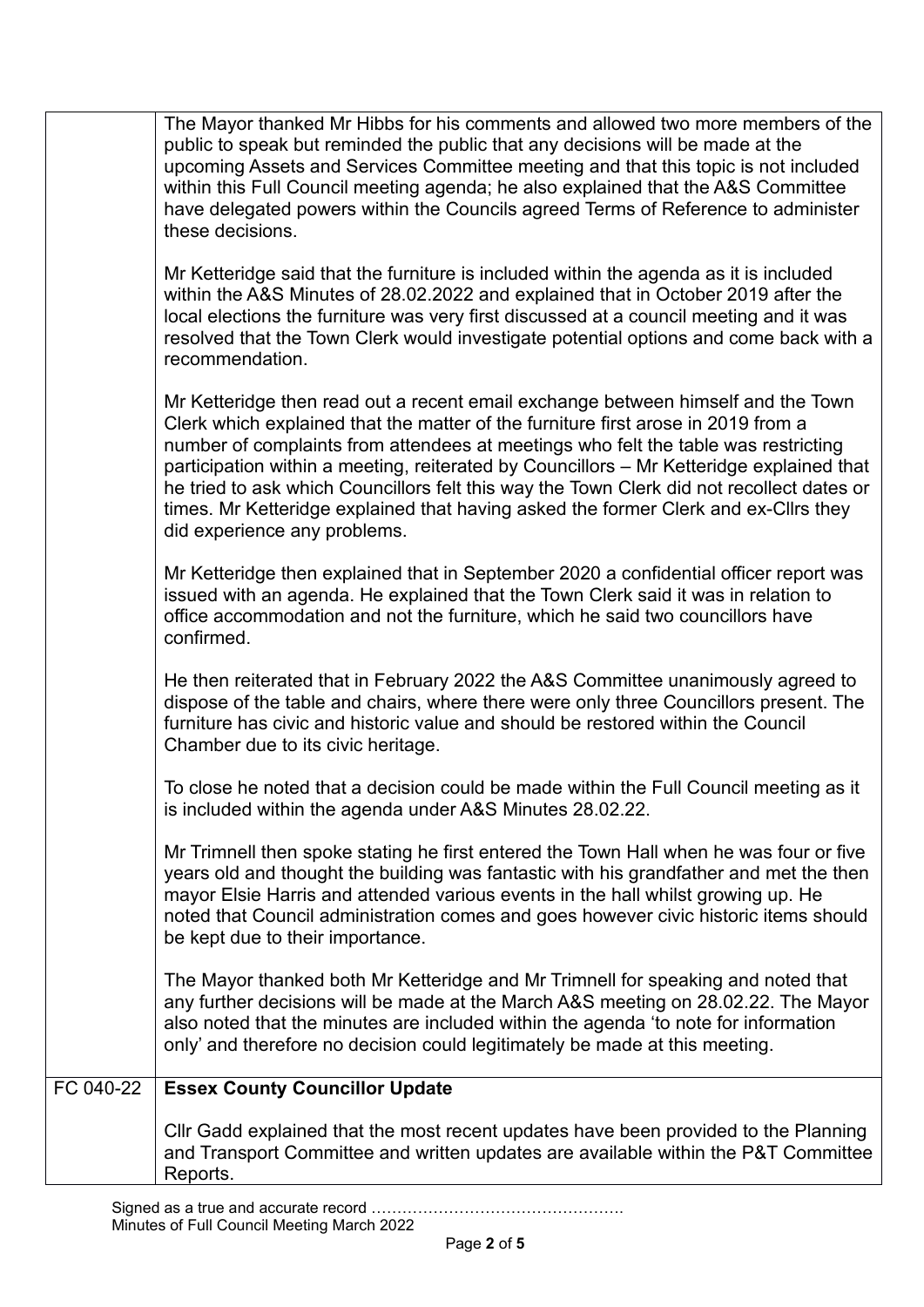| FC 041-22 | <b>Mayor's Communications</b>                                                                                                                                                                                                                                                              |
|-----------|--------------------------------------------------------------------------------------------------------------------------------------------------------------------------------------------------------------------------------------------------------------------------------------------|
|           | The Mayor provided a written update which was noted by Council.                                                                                                                                                                                                                            |
| FC 042-22 | To verify the Minutes of the Town Council meetings                                                                                                                                                                                                                                         |
|           | The 14.02.22 Full Council minute reference FC 031-22 was queried by Cllr Light<br>where her name was mentioned. Council agreed for this to be removed from the<br>minutes, once amended the minutes were accepted as a true and accurate record of<br>the meeting and signed by the Mayor. |
|           | The 23.02.22 Full Council minutes were accepted as a true and accurate record of<br>the meetings and signed by the Mayor.                                                                                                                                                                  |
| FC 043-22 | To receive the Minutes of the Previous Meetings                                                                                                                                                                                                                                            |
|           | Council received and noted the minutes from the following Committee meetings:                                                                                                                                                                                                              |
|           | Planning and Transport 10.02.2022<br>$\bullet$<br>Planning and Transport 24.02.2022<br>Finance and Establishment 21,02,2022<br>Assets and Services 28.02.2022                                                                                                                              |
| FC 044-22 | All members of the public left the meeting                                                                                                                                                                                                                                                 |
| FC 045-22 | Nominations to the positions of Town Mayor and Deputy Mayor                                                                                                                                                                                                                                |
|           | The nominations were noted and accepted by Council, these being:                                                                                                                                                                                                                           |
|           | Nomination to Mayor: Cllr de Vries                                                                                                                                                                                                                                                         |
|           | Nominated by Cllr Freeman / Seconded by Cllr Millward                                                                                                                                                                                                                                      |
|           | Nomination to Deputy Mayor: Cllr Freeman                                                                                                                                                                                                                                                   |
|           | Nominated by Cllr de Vries / Seconded by Cllr Millward                                                                                                                                                                                                                                     |
|           | <b>Town Centre Road Closures Consultation</b>                                                                                                                                                                                                                                              |
|           | The Committee Clerk explained to Council that the market square road consultation<br>has been running in two phases and the second phase of results were presented to<br>the Assets & Services Committee in February.                                                                      |
|           | The report was presented to Council and it was explained that 75% of respondents<br>preferred some sort of road closure (full or partial).                                                                                                                                                 |
|           | It was noted that the Assets & Services Committee are recommending a partial road<br>closure to Council, this would allow vehicular access through King Street and out of<br>Market Street only and suitable barriers would be required to keep the Square and                             |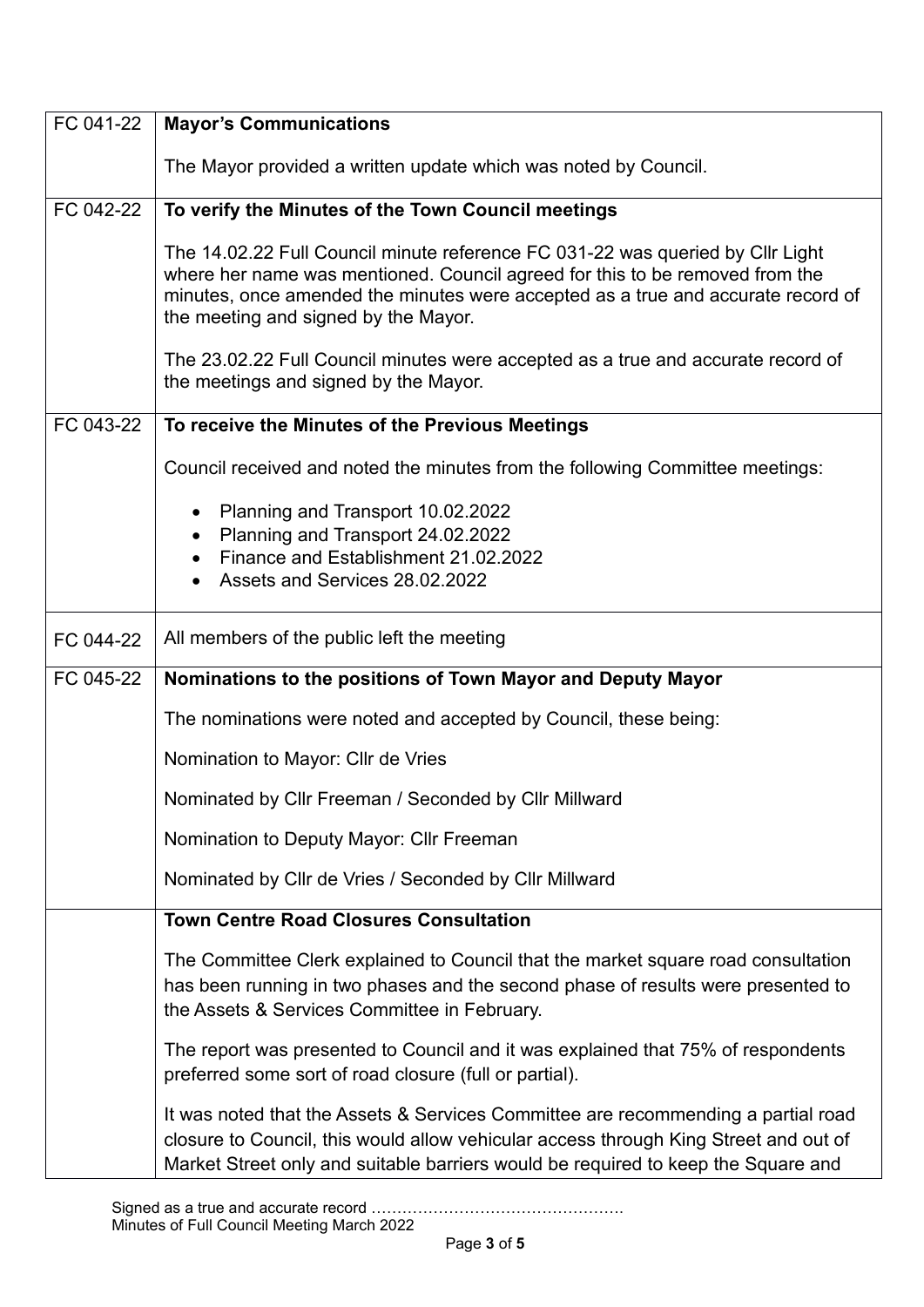|           | Market Hill pedestrianised. This closure would also allow some parking within King<br>Street alongside the library.                                                                                                                                                                                                                  |
|-----------|--------------------------------------------------------------------------------------------------------------------------------------------------------------------------------------------------------------------------------------------------------------------------------------------------------------------------------------|
|           | As detailed in the report, Council is asked to choose some indicative timings for<br>submission to Essex Highways, but it was noted that highways will also run their own<br>consultation and this could mean that any changes might take up to a year or more as<br>any applications will need to be submitted via the LHP process. |
|           | Cllrs commented on how great it is to see that residents engaged and positive that<br>they also support pedestrianisation.                                                                                                                                                                                                           |
|           | Council also noted a letter received from a member of the public regarding the<br>consultation and it was agreed that a response would be sent in due course by the<br>Committee Clerk on behalf of SWTC.                                                                                                                            |
|           | It was noted that a 24/7 closure would be preferred however noted that decisions<br>need to be understanding for residents and business in the centre and that a limited<br>partial closure of 08.00-16.00 would be a suitable compromise and ideally in place<br>seven days a week.                                                 |
|           | Cllrs considered a 08-16.00 road closure to be in place five days a week or seven<br>days a week and noted that Sundays are a more sociable day.                                                                                                                                                                                     |
|           | Cllr Light proposed five days a week road closure to be in place 08-16.00.                                                                                                                                                                                                                                                           |
|           | CIIr Asker proposed seven days a week road closure to be in place 08-16.00; this was<br>agreed by all Councillors except Cllr Light.                                                                                                                                                                                                 |
|           | It was resolved for an application to Essex Highways requesting 7 days a week road<br>closure in place 08-16.00.                                                                                                                                                                                                                     |
|           | Council passed on their thanks to the Town Clerk, Committee Clerk and SWTC<br>officers who have worked on this project and thanks to the Committee Clerk for the<br>reports prepared.                                                                                                                                                |
| <b>FC</b> | <b>Reports from other Meetings</b>                                                                                                                                                                                                                                                                                                   |
|           | No meetings reported.                                                                                                                                                                                                                                                                                                                |
| <b>FC</b> | <b>Additional Forthcoming Meetings</b>                                                                                                                                                                                                                                                                                               |
|           | No meetings reported.                                                                                                                                                                                                                                                                                                                |
| <b>FC</b> | <b>Urgent Items</b>                                                                                                                                                                                                                                                                                                                  |
|           | No urgent information items were raised however Councillors noted that it was a<br>shame that discussions were being had regarding the furniture where time could have<br>been spent discussing options to further support the Ukraine crisis.                                                                                       |
|           |                                                                                                                                                                                                                                                                                                                                      |